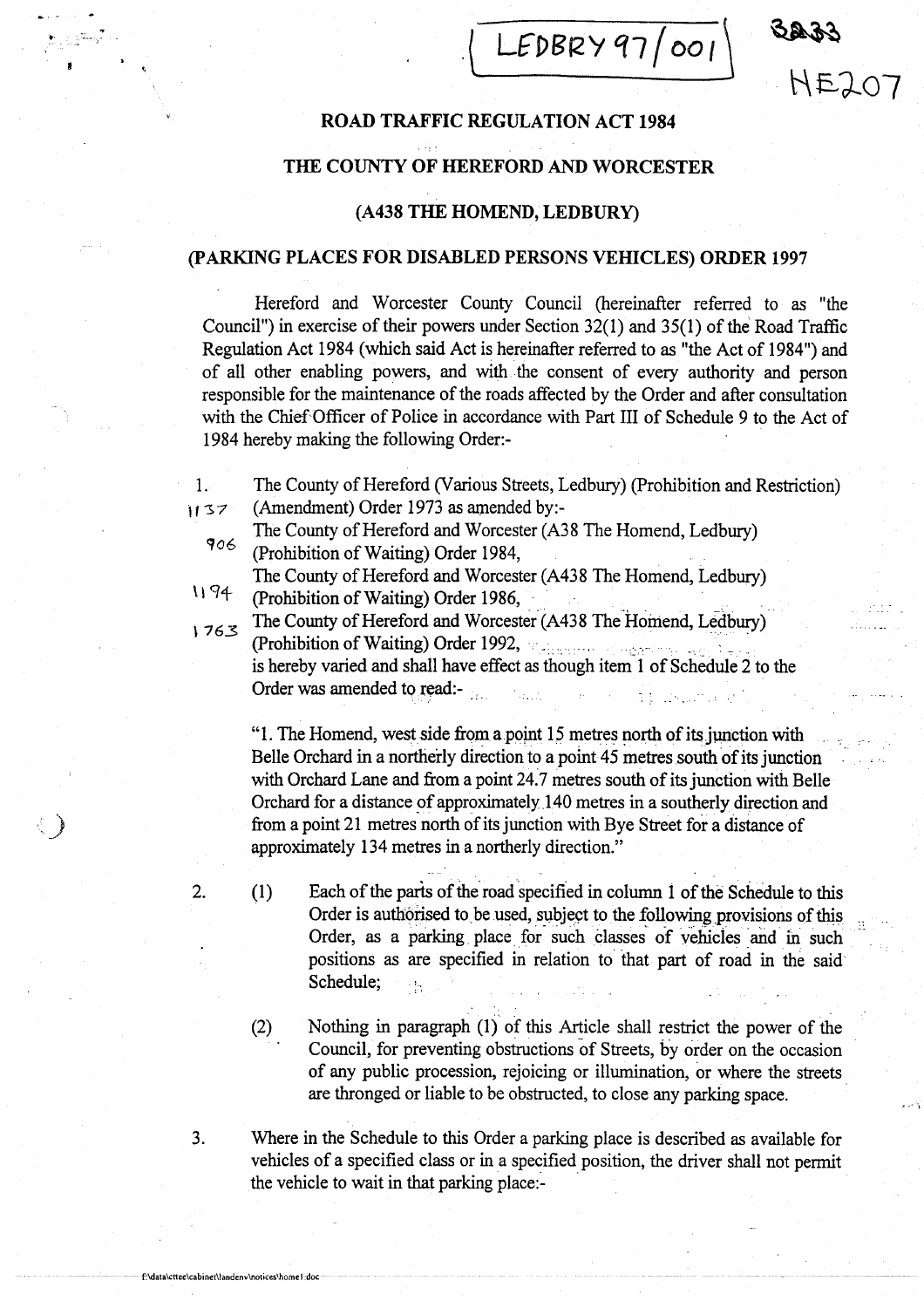- (a) unless it is of the specified class; or
- (b) in <sup>a</sup> position other than that specified.

 $\frac{1}{\sqrt{2}}$ 

4. Nothing in Article <sup>3</sup> hereof shall render it unlawful to cause or permit any vehicle to wait in any parking place for so long as may be necessary to enable:-

- (a) the vehicle to be used in connection with any of the following operation, namely:-
	- (i) building or demolition operations;
	- (ii) the removal of any obstruction to traffic,
	- (iii) the maintenance, improvement or reconstruction of the highway;
	- (iv) the laying, erection, alteration or repair in, or in land adjacent to any parking place of any sewer or of any main pipe or apparatus for the supply of gas, water or electricity or any for the supply of gas, water or electricity or any<br>telecommunications apparatus as defined in the telecommunications apparatus as defined in Telecommunications Act 1984;
- the vehicle to be used in pursuance of statutory powers or duties;  $(b)$
- (c) the vehicle to be used for the purpose of delivering or collecting postal packets as defined in Section 87 of the Post Office Act 1953;
- (d) the vehicle to be used for fire brigade, ambulance or police purposes.
- 5. A driver of a vehicle shall not use a parking place:-
	- (a) so as unreasonably to prevent access to any premises adjoining the roads or the use of the roads by other persons, or so as to be a nuisance;
	- (b) when for preventing obstruction of the streets the Council shall by order made on the occasion of any public procession, rejoicing illumination or when the streets are thronged or liable to be obstructed have closed that parking place and exhibited notice of such closing on or near the parking place.
- 6. In this Order:-

"parking place" means any part of <sup>a</sup> road authorised by this Order to be used as a parking place.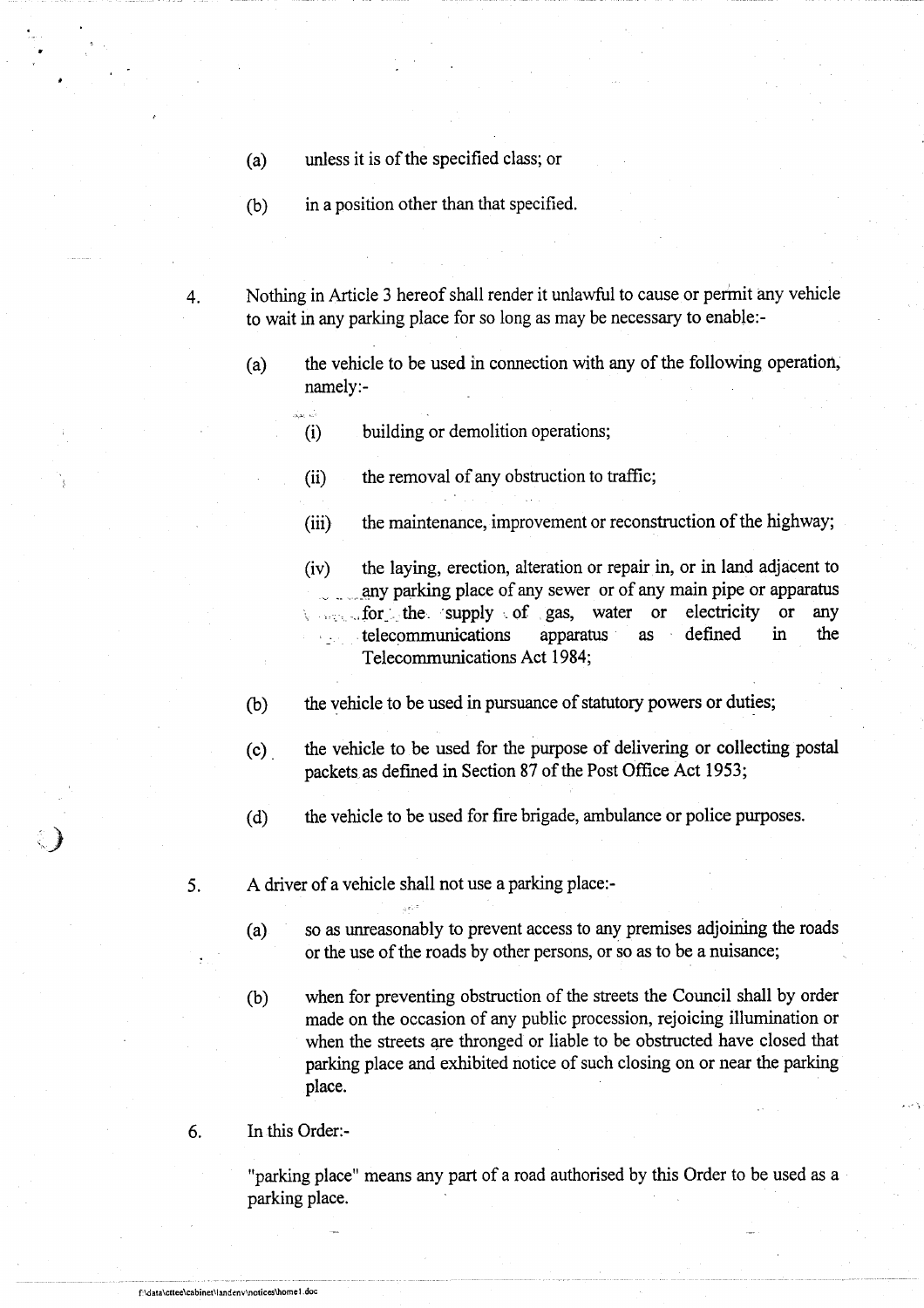7. This Order shall come into operation on the 17th day of March 1997 and may be cited as The County of Hereford and Worcester (A438 The Homend, Ledbury) (Parking Places for Disabled Persons Vehicles) Order 1997

> **SEPTEM** 2000年12

i<br>Editi<br>Editi

# Dated this 6th day of March 1996

f:\data\cttee\cabinet\landcnc\notices\homel doc

The Common Seal of the Hereford and  $\qquad)$ Worcester County Council was affixed  $\qquad$ ) hereto in the presence of  $-$  L.S .

÷

ر<br>جوړې پېړۍ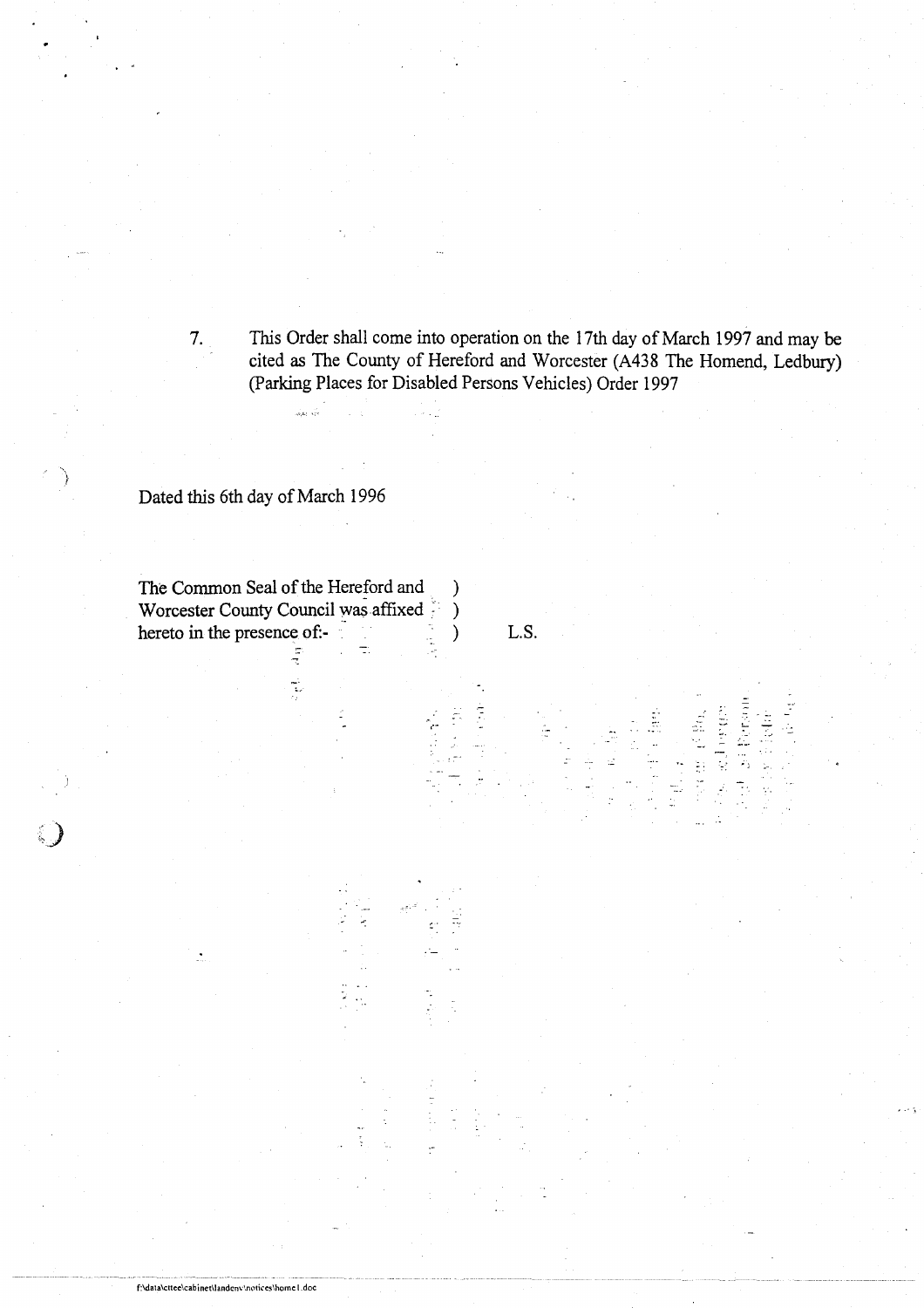<sup>1</sup> . Part of road authorised to be used as parking place

A438 The Homend, Ledbury on the west side just north of the pelican crossing approximately 155 metres north of its junction with Bye Street for a distance of 13 .2 metres in a northerly direction

2. Position in which vehicle may wait

Wholly within the limits of the parking place

Disabled person's vehicles left by the driver thereof being a vehicle which displays in accordance with the Local Authorities' Traffic Orders (Exemptions for Disabled Persons Vehicles) (England and Wales) Regulations 1986, a badge issued under the Disabled Persons (Badges for Motor Vehicles) Regulation 1982

# Schedule

3 . Class of vehicle

of parking place

4. Days of operation 5. Hours of operation 6. Maximum period<br>of parking place of parking place for which vehicles may wait

All days 8am to 6pm two hours

#### f.\data\cttee\cabinet\Iandenv\notieae\homeS .doc